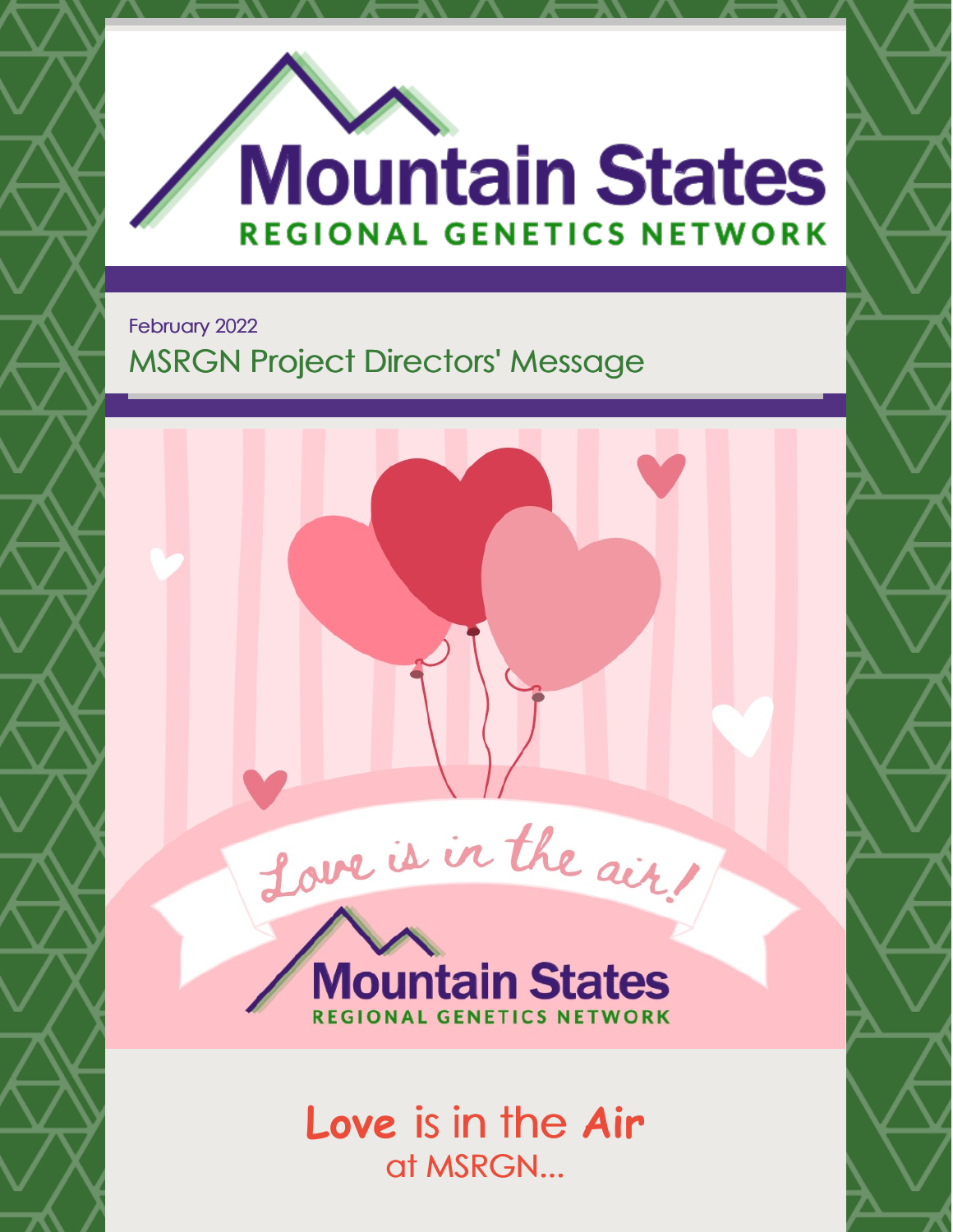We Love our Advisory [Committee](https://www.mountainstatesgenetics.org/about/steering-committee/) We Love our State [Teams](https://www.mountainstatesgenetics.org/about/state-teams/) We Love our Genetic [Navigators](https://www.mountainstatesgenetics.org/gn/) We Love our Genetic [Ambassadors](https://www.mountainstatesgenetics.org/for-families/genetic-ambassadors/) We Love our Time 4 [Genetic](https://www.mountainstatesgenetics.org/t4info/) Clinics We Love our Genetic Pop-Up [Promoters](https://www.mountainstatesgenetics.org/2022popup/) We Love our fellow Regional Genetics **[Networks](https://nccrcg.org/rgns/)** We Love our **MSRGN** Event [Attendees](https://www.mountainstatesgenetics.org/gs2021recordings/) We Love our [National](https://www.mountainstatesgenetics.org/) Partners We Love our Funder: [HRSA](https://mchb.hrsa.gov/programs-impact/focus-areas/children-youth-special-health-care-needs-cyshcn)... We Love each and every one of YOU who reads this newsletter each and every month!

If you would like to get more involved in some of the programs above, contact [us](mailto:kwees@mountainstatesgenetics.org) for more info.

Sending our LOVE and appreciation to you, from all of us at Mountain States Regional Genetics Network

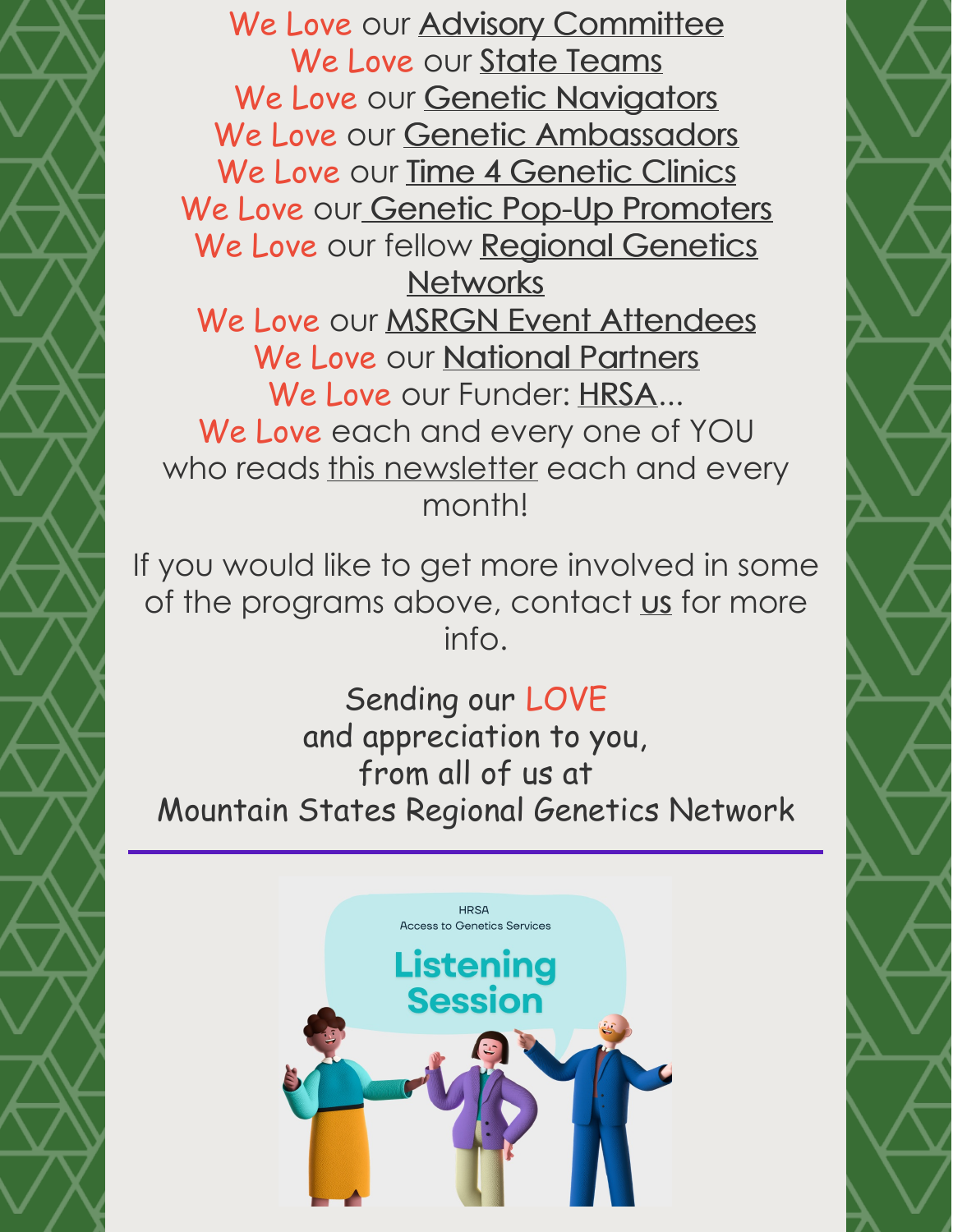## HRSA/RTI GENETICS SYSTEM LISTENING SESSIONS

On behalf of the Health Resources & Services Administration (HRSA), RTI International invites you to participate in a virtual listening session to identify unmet needs in accessing the genetics system of care and current strategies being used to address those needs, especially for underserved populations. The results of the listening session will be used to develop innovative ideas and solutions to meeting the needs of the genetics system of care and to inform future HRSA-funded program activities.

Each session will last approximately 90 minutes and will include opportunities for both discussion and anonymous feedback. Please come prepared to participate and share! Participants will receive a \$50 Amazon gift card as a thank you.

#### Please click on the links below to register in advance for the session that aligns with your role in the genetics system of care.

We encourage you to register early, as the number of attendees is limited for each session. Once you have registered, you will receive a confirmation email including a link to the Zoom meeting.

> Geneticists and genetic counselors: [February](https://urldefense.proofpoint.com/v2/url?u=https-3A__rtiorg.zoom.us_meeting_register_tJYucemoqDItHtBC2v7EFUDV7Pi570L5cVts&d=DwMFAg&c=qKdtBuuu6dQK9MsRUVJ2DPXW6oayO8fu4TfEHS8sGNk&r=b5Idyc2wXnfRi-1--MXbI12_72YRRZFpRjaxZ7sYZ8s&m=hAx1wuz3m9W1SmzwMTDQXPIDgIYzq6CTW8A960MgYEH8CYl3PALEdUTPqz0_ajL2&s=Nxbs5MHAqEQ-OJJmj6l0FK9OJ68ie942sNFzo-ZLVjc&e=) 17<sup>[th](https://urldefense.proofpoint.com/v2/url?u=https-3A__rtiorg.zoom.us_meeting_register_tJYucemoqDItHtBC2v7EFUDV7Pi570L5cVts&d=DwMFAg&c=qKdtBuuu6dQK9MsRUVJ2DPXW6oayO8fu4TfEHS8sGNk&r=b5Idyc2wXnfRi-1--MXbI12_72YRRZFpRjaxZ7sYZ8s&m=hAx1wuz3m9W1SmzwMTDQXPIDgIYzq6CTW8A960MgYEH8CYl3PALEdUTPqz0_ajL2&s=Nxbs5MHAqEQ-OJJmj6l0FK9OJ68ie942sNFzo-ZLVjc&e=)</sup> [2:30pm-4:00pm](https://urldefense.proofpoint.com/v2/url?u=https-3A__rtiorg.zoom.us_meeting_register_tJYucemoqDItHtBC2v7EFUDV7Pi570L5cVts&d=DwMFAg&c=qKdtBuuu6dQK9MsRUVJ2DPXW6oayO8fu4TfEHS8sGNk&r=b5Idyc2wXnfRi-1--MXbI12_72YRRZFpRjaxZ7sYZ8s&m=hAx1wuz3m9W1SmzwMTDQXPIDgIYzq6CTW8A960MgYEH8CYl3PALEdUTPqz0_ajL2&s=Nxbs5MHAqEQ-OJJmj6l0FK9OJ68ie942sNFzo-ZLVjc&e=) ET (already over)

#### Non-genetics specialists and primary care providers: [February](https://urldefense.proofpoint.com/v2/url?u=https-3A__rtiorg.zoom.us_meeting_register_tJUpcO-2DurDgtE93u0x2urAgGq53vQBAJxAFl&d=DwMFAg&c=qKdtBuuu6dQK9MsRUVJ2DPXW6oayO8fu4TfEHS8sGNk&r=b5Idyc2wXnfRi-1--MXbI12_72YRRZFpRjaxZ7sYZ8s&m=hAx1wuz3m9W1SmzwMTDQXPIDgIYzq6CTW8A960MgYEH8CYl3PALEdUTPqz0_ajL2&s=0MyeadvPg_Hy_MgqkShAER0dMnAWwuom0b9TgETCsLQ&e=) 22<sup>[nd](https://urldefense.proofpoint.com/v2/url?u=https-3A__rtiorg.zoom.us_meeting_register_tJUpcO-2DurDgtE93u0x2urAgGq53vQBAJxAFl&d=DwMFAg&c=qKdtBuuu6dQK9MsRUVJ2DPXW6oayO8fu4TfEHS8sGNk&r=b5Idyc2wXnfRi-1--MXbI12_72YRRZFpRjaxZ7sYZ8s&m=hAx1wuz3m9W1SmzwMTDQXPIDgIYzq6CTW8A960MgYEH8CYl3PALEdUTPqz0_ajL2&s=0MyeadvPg_Hy_MgqkShAER0dMnAWwuom0b9TgETCsLQ&e=)</sup> [11:30am-1:00pm](https://urldefense.proofpoint.com/v2/url?u=https-3A__rtiorg.zoom.us_meeting_register_tJUpcO-2DurDgtE93u0x2urAgGq53vQBAJxAFl&d=DwMFAg&c=qKdtBuuu6dQK9MsRUVJ2DPXW6oayO8fu4TfEHS8sGNk&r=b5Idyc2wXnfRi-1--MXbI12_72YRRZFpRjaxZ7sYZ8s&m=hAx1wuz3m9W1SmzwMTDQXPIDgIYzq6CTW8A960MgYEH8CYl3PALEdUTPqz0_ajL2&s=0MyeadvPg_Hy_MgqkShAER0dMnAWwuom0b9TgETCsLQ&e=) ET [REGISTER](https://rtiorg.zoom.us/meeting/register/tJUpcO-urDgtE93u0x2urAgGq53vQBAJxAFl) HERE

Families, patient advocacy groups, and other family representatives: [February](https://urldefense.proofpoint.com/v2/url?u=https-3A__rtiorg.zoom.us_meeting_register_tJErc-2Dqgpj4qGNWYgavEyystmrgbWp65EY3K&d=DwMFAg&c=qKdtBuuu6dQK9MsRUVJ2DPXW6oayO8fu4TfEHS8sGNk&r=b5Idyc2wXnfRi-1--MXbI12_72YRRZFpRjaxZ7sYZ8s&m=hAx1wuz3m9W1SmzwMTDQXPIDgIYzq6CTW8A960MgYEH8CYl3PALEdUTPqz0_ajL2&s=bJulg3uJ4Ti3PwyMR6_SbU2BHKA5npZQUyGflzbf4Mo&e=) 23<sup>[rd](https://urldefense.proofpoint.com/v2/url?u=https-3A__rtiorg.zoom.us_meeting_register_tJErc-2Dqgpj4qGNWYgavEyystmrgbWp65EY3K&d=DwMFAg&c=qKdtBuuu6dQK9MsRUVJ2DPXW6oayO8fu4TfEHS8sGNk&r=b5Idyc2wXnfRi-1--MXbI12_72YRRZFpRjaxZ7sYZ8s&m=hAx1wuz3m9W1SmzwMTDQXPIDgIYzq6CTW8A960MgYEH8CYl3PALEdUTPqz0_ajL2&s=bJulg3uJ4Ti3PwyMR6_SbU2BHKA5npZQUyGflzbf4Mo&e=)</sup> [12:00pm-1:30pm](https://urldefense.proofpoint.com/v2/url?u=https-3A__rtiorg.zoom.us_meeting_register_tJErc-2Dqgpj4qGNWYgavEyystmrgbWp65EY3K&d=DwMFAg&c=qKdtBuuu6dQK9MsRUVJ2DPXW6oayO8fu4TfEHS8sGNk&r=b5Idyc2wXnfRi-1--MXbI12_72YRRZFpRjaxZ7sYZ8s&m=hAx1wuz3m9W1SmzwMTDQXPIDgIYzq6CTW8A960MgYEH8CYl3PALEdUTPqz0_ajL2&s=bJulg3uJ4Ti3PwyMR6_SbU2BHKA5npZQUyGflzbf4Mo&e=) ET [REGISTER](https://rtiorg.zoom.us/meeting/register/tJErc-qgpj4qGNWYgavEyystmrgbWp65EY3K) HERE

#### Public health genetics professionals: [February](https://urldefense.proofpoint.com/v2/url?u=https-3A__rtiorg.zoom.us_meeting_register_tJIoc-2DChrTkiE9Lh36SK-5Fz0AUGvg-2DOh96t42&d=DwMFAg&c=qKdtBuuu6dQK9MsRUVJ2DPXW6oayO8fu4TfEHS8sGNk&r=b5Idyc2wXnfRi-1--MXbI12_72YRRZFpRjaxZ7sYZ8s&m=hAx1wuz3m9W1SmzwMTDQXPIDgIYzq6CTW8A960MgYEH8CYl3PALEdUTPqz0_ajL2&s=Vl0e5ngPjDgAd8tm8MCzYBm_nKPmbtfFmu-k_m0_isI&e=) 24<sup>[th](https://urldefense.proofpoint.com/v2/url?u=https-3A__rtiorg.zoom.us_meeting_register_tJIoc-2DChrTkiE9Lh36SK-5Fz0AUGvg-2DOh96t42&d=DwMFAg&c=qKdtBuuu6dQK9MsRUVJ2DPXW6oayO8fu4TfEHS8sGNk&r=b5Idyc2wXnfRi-1--MXbI12_72YRRZFpRjaxZ7sYZ8s&m=hAx1wuz3m9W1SmzwMTDQXPIDgIYzq6CTW8A960MgYEH8CYl3PALEdUTPqz0_ajL2&s=Vl0e5ngPjDgAd8tm8MCzYBm_nKPmbtfFmu-k_m0_isI&e=)</sup> [3:30pm-5:00pm](https://urldefense.proofpoint.com/v2/url?u=https-3A__rtiorg.zoom.us_meeting_register_tJIoc-2DChrTkiE9Lh36SK-5Fz0AUGvg-2DOh96t42&d=DwMFAg&c=qKdtBuuu6dQK9MsRUVJ2DPXW6oayO8fu4TfEHS8sGNk&r=b5Idyc2wXnfRi-1--MXbI12_72YRRZFpRjaxZ7sYZ8s&m=hAx1wuz3m9W1SmzwMTDQXPIDgIYzq6CTW8A960MgYEH8CYl3PALEdUTPqz0_ajL2&s=Vl0e5ngPjDgAd8tm8MCzYBm_nKPmbtfFmu-k_m0_isI&e=) ET [REGISTER](https://rtiorg.zoom.us/meeting/register/tJIoc-ChrTkiE9Lh36SK_z0AUGvg-Oh96t42) HERE

Topics we will cover include: Unmet needs of the genetic system of care Barriers that exist in meeting those needs Current strategies being used to meet those needs Additional new innovative solutions to meeting unmet needs

If you have any questions, you may reach out to Becca Wright at [rwright@rti.org](mailto:rwright@rti.org). Thank you in advance for your participation.

> *Join our sister region: Midwest Genetics Network for a new, no fee*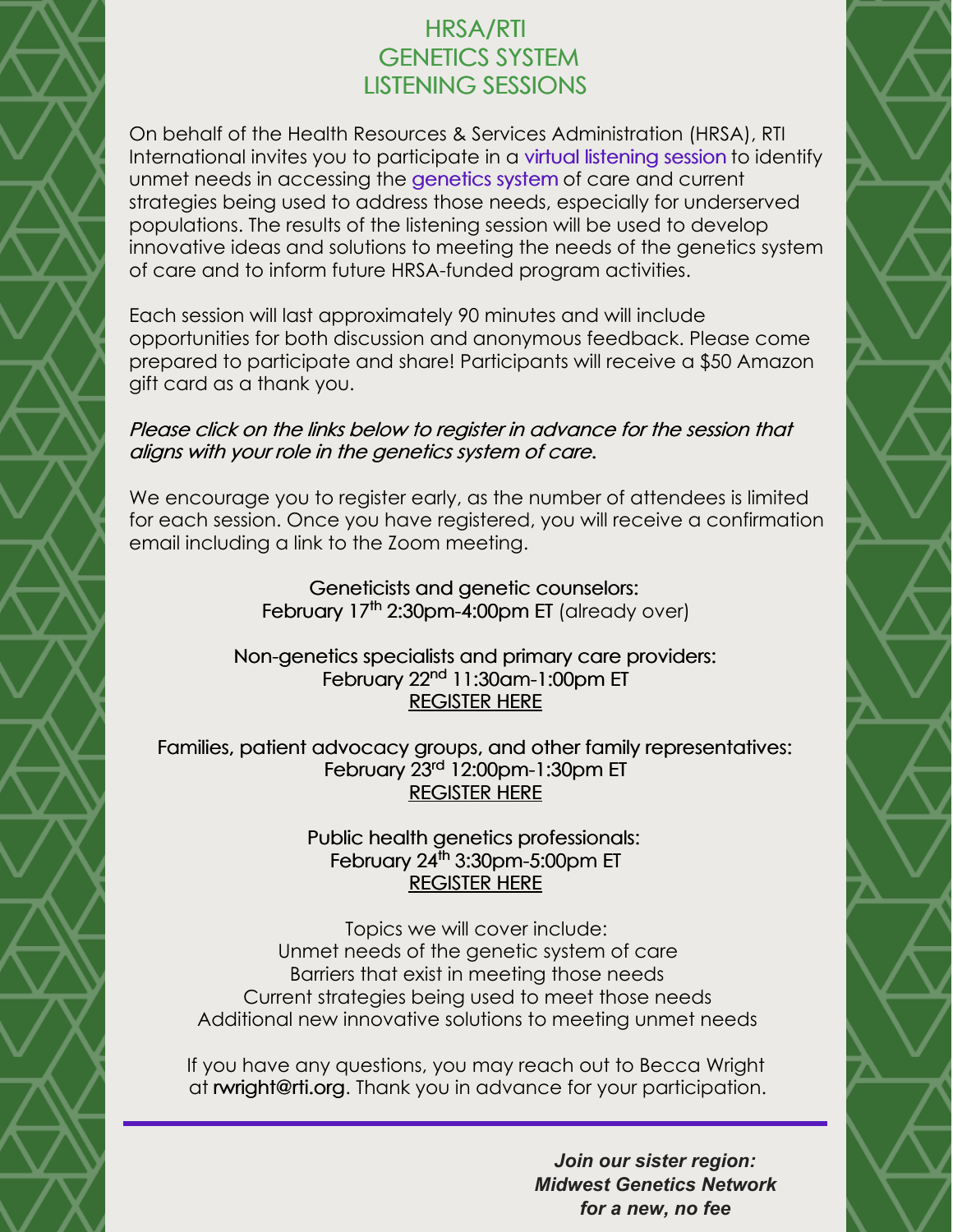



## **Meet our Utah MSRGN Genetic Navigator** Tristin West

Before Tristin West was the mother of Jayson (9) and Cozette (4), she was focused on big career dreams and collecting college degrees (2 master's in Language and Teaching). Her dreams changed when her son Jayson was born (2011), but her acquired determination, persistence and research skills were helpful when navigating Jayson's rare, complex health conditions, several brain and cranial surgeries, medications and many therapies. Jayson's genetic diagnosis was labeled "unknown" for years due to the many barriers

that keep patients from getting answers; but with the help of Tristin's research, connections, resources, determination and a whole lot of patience, Jayson got a diagnosis-- MCTT Syndrome (MN1 C-terminal

Truncation). Tristin loves to help families tell their stories, overcome barriers, know their resources, make connections and recognize what is in their control as they navigate their own diagnostic journey.

#### Check our Tristin's Introduction Flyer **[HERE](https://www.mountainstatesgenetics.org/wp-content/uploads/sites/257/2022/01/Utah-GN-Intro-2021.pdf)**

You can email Tristin here: [utahgenetic@gmail.com](mailto:utahgenetic@gmail.com)

### **Continuing Education Learning Activity** *Patient-Centered Newborn Screening Communication*

This activity is a multi-state virtual learning collaborative to connect clinicians and their clinic staff interested in improving documentation of Newborn Screening (NBS) test results, communication with parents, and making appropriate referrals.

The project can be completed in 4 months (March 2022-July 2022). This activity has been approved for 25- Pediatric MOC4 points, 20-Family Medicine Performance Improvement points, 3 - Pediatric MOC2 credits and has been approved for 3.00 AMA PRA Category 1 Credi#™. All activity must be completed by July 1, 2022. There is no charge for participation in this HRSA-funded project.

> More [Information](https://midwestgenetics.org/continuing-education-opportunities/patient-centered-newborn-screening-communications/) **Here**

## COLORADO SURVEY!

Help out our friends at the Center for Public Health Innovation (CPHI) at CI International, in collaboration with the Colorado Sickle Cell Treatment and Research Center who received CDC funding to better understand the epidemiology and health care utilization patterns of sickle cell disease through a statewide surveillance system for individuals of all ages with sickle cell disease. As part of this effort, the grant team is gathering baseline sickle cell knowledge data from the community. All are invited to complete this short online assessment. [Respondents](https://docs.google.com/forms/d/e/1FAIpQLScm1xjshL9olgbQXrK_m8z-prDey1KakGlmOnZu_8rWxxz8hA/viewform) will be entered into a drawing for a \$25 gift card. For questions, contact [Y](mailto:ykellar-guenther@ciinternational.com)vonne Kellar-[Guenther.](mailto:ykellar-guenther@ciinternational.com)

Take Sickle Cell [Assessment](https://docs.google.com/forms/d/e/1FAIpQLScm1xjshL9olgbQXrK_m8z-prDey1KakGlmOnZu_8rWxxz8hA/viewform) **HERE**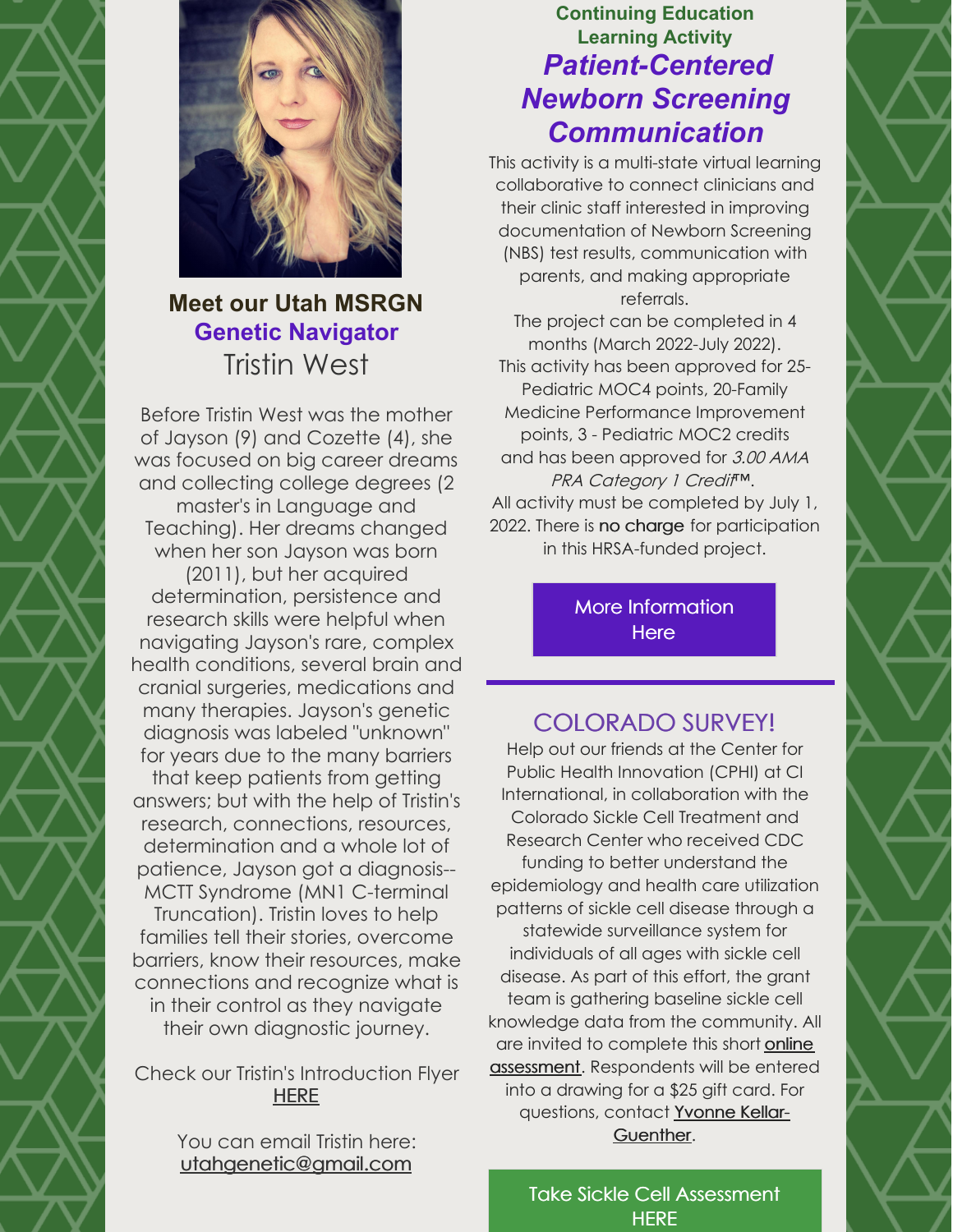# HELP US SPREAD THE WORD: Genetic Pop-Ups are Next Week (March 3rd, 4th, 5th)



## **2022 Genetics Pop-Ups** join us for

3 Region-Wide VIRTUAL Genetics Pop-Ups Topic: Ask A Genetic Navigator!

**Evening** Thursday, March 3, 2022 6:30pm PT/ 7:30pm MT/ 8:30pm CT/ 9:30pm ET [Register](https://us02web.zoom.us/meeting/register/tZUtc-mtrzIvHNI7lLGjDdTQA6f6ghkyCxNi) HERE

**Daytime** Friday, March 4, 2022 *Interpretación en español disponible* 9:30am PT/ 10:30am MT/ 11:30am CT/ 12:30pm ET [Register](https://us02web.zoom.us/meeting/register/tZMtfuGsqj0sGNPh4ZmWcQGiiXv5ZZaOIVSg) HERE

### Weekend *ASL Interpreting and Live Transcript available (in partnership with Arizona Hands & Voices)*

Saturday, March 5, 2022 9:30am PT/ 10:30am MT/ 11:30am CT/ 12:30pm ET